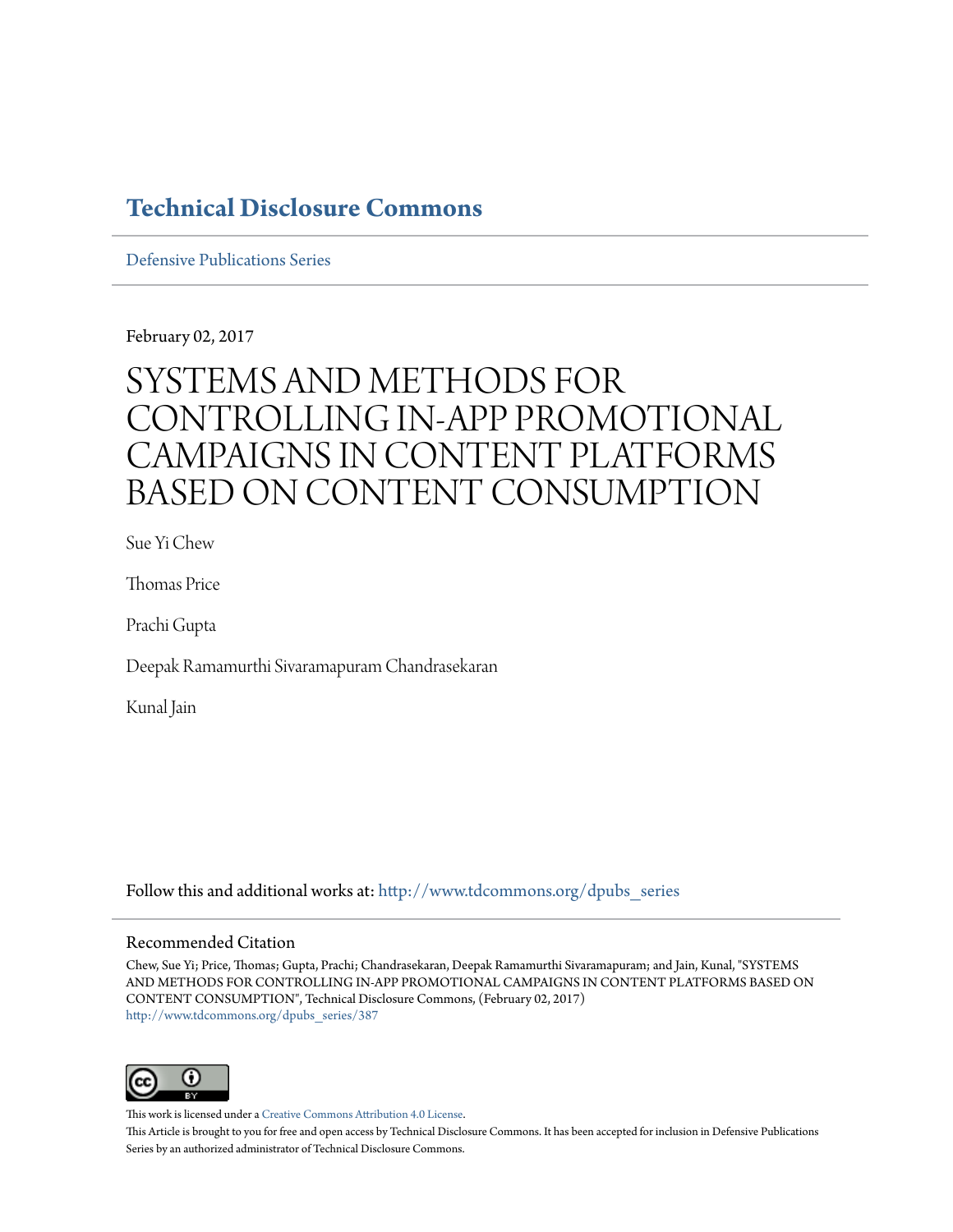## **SYSTEMS AND METHODS FOR CONTROLLING IN-APP PROMOTIONAL CAMPAIGNS IN CONTENT PLATFORMS BASED ON CONTENT CONSUMPTION**

### ABSTRACT

Third-party content can be provided to users as in-app popups, push notifications, or email. A data processing system can identify a first group of client devices and a second group of client devices. The first and second groups include client devices installing a given application or accessing a given content platform (e.g., YouTube). The data processing system can set (or adjust) one or more settings parameters of an ad campaign such that content items (or a specific content item) of the ad campaign are provided for display to the second group of client devices but not to the first group of client devices. The data processing system can monitor one or more user experience metrics for both the first and second groups of client devices. By comparing user experience metrics associated with both groups, the data processing system can detect any negative effect on user experience due to display of third-party content to users of the second group, and take proper actions to alleviate or eliminate the cause of any degradation on user experience.

#### DETAILED DESCRIPTION

Many content platforms, such video streaming platforms, content sharing platforms, social media platforms, and other platforms allow display of third-party content with primary content provided on such platforms. For example, video streaming platforms can allow thirdparty video segments, such as video ads, to be displayed within a streamed video sequence. Furthermore, standalone applications, such as mobile applications, gaming applications, navigation applications, etc., can allow for display of third-party (or promotional) content with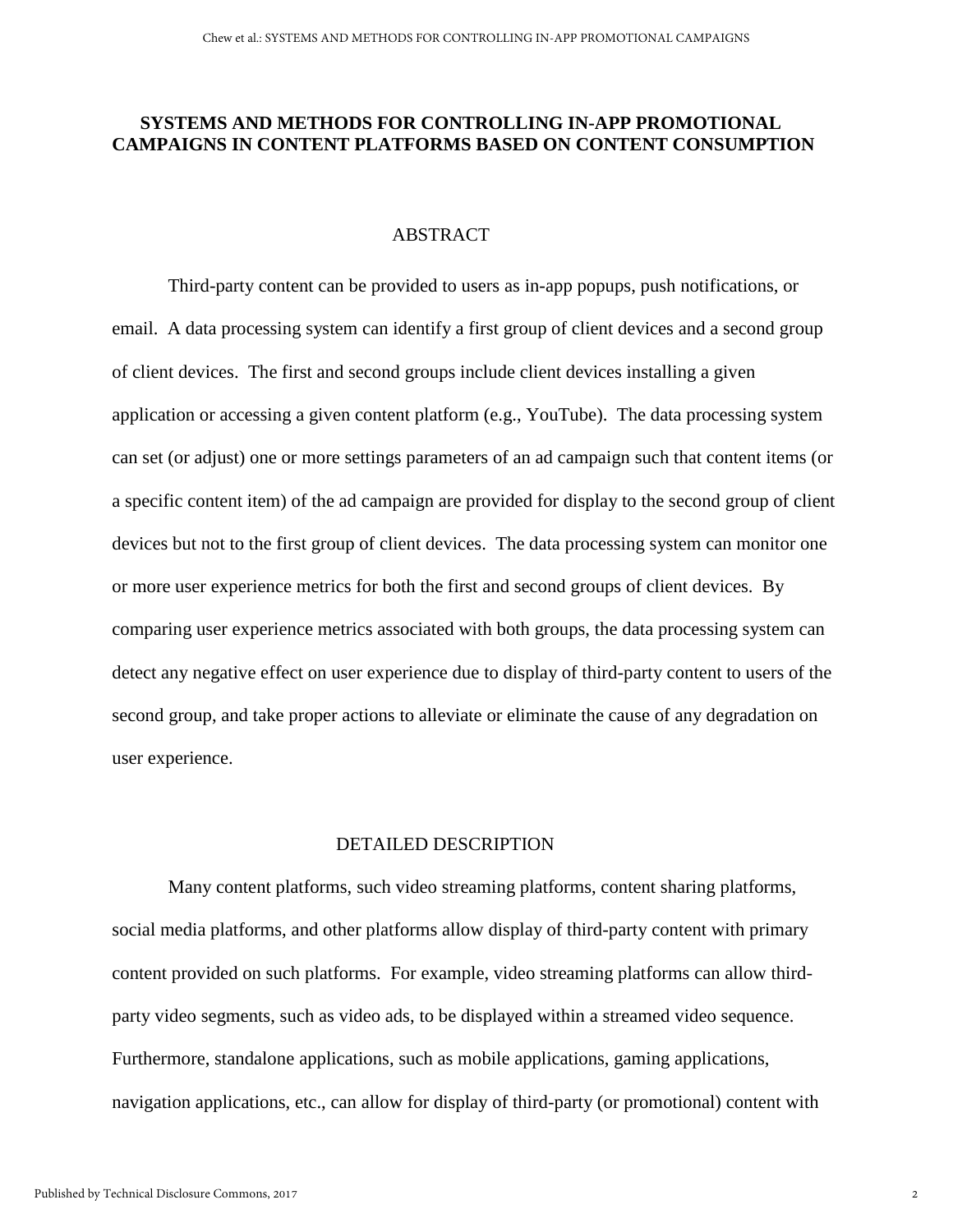application content. Such applications can receive third-party content items from a content delivery system, and display the received third-party content items in-app (e.g., with content of the application). The display of promotional content can provide a source of income to content platforms or owners of standalone applications. The display of third-party content (or promotional content) can also influence user experience positively or negatively.

Standalone applications can run campaigns for various growth tactics, for example, by employing A/B testing to identify a best or optimal approach among a plurality of promotional approaches to enhance growth among potential users. Such promotional approaches can include onboarding flow (e.g., welcome tour, welcome emails), feature awareness and adoption (feature tooltips, clings, pop ups), free to paid upsell (e.g., timing, language, discount), push (e.g., getting users to opt in to push with the right prompt at the right time), engagement and re-engagement (e.g., making app usage a habit, getting users back after a period of lapse with push and email), social promotional techniques (e.g., encouraging app rating and social sharing among users who are susceptible), win back (e.g., using push and email to re-acquire lost users), or the like. Applying such testing can involve licensing or building growth tools that manage promotional campaigns within an application to allow A/B testing, for example, of different pop-ups, push messages and emails to drive desired behaviors through such tools. Over aggressive promotions for such applications or for content platforms can actually disrupt core metrics like users' application use time or users' watch time on a content platform.

The display of third-party content (or promotional content) in-app or within primary content provided by content platforms can negatively affect user experience. For instance, depending on the amount of third-party content displayed, the display frequency of third-party content, or the way third-party content is displayed, users may scale down their usage (or usage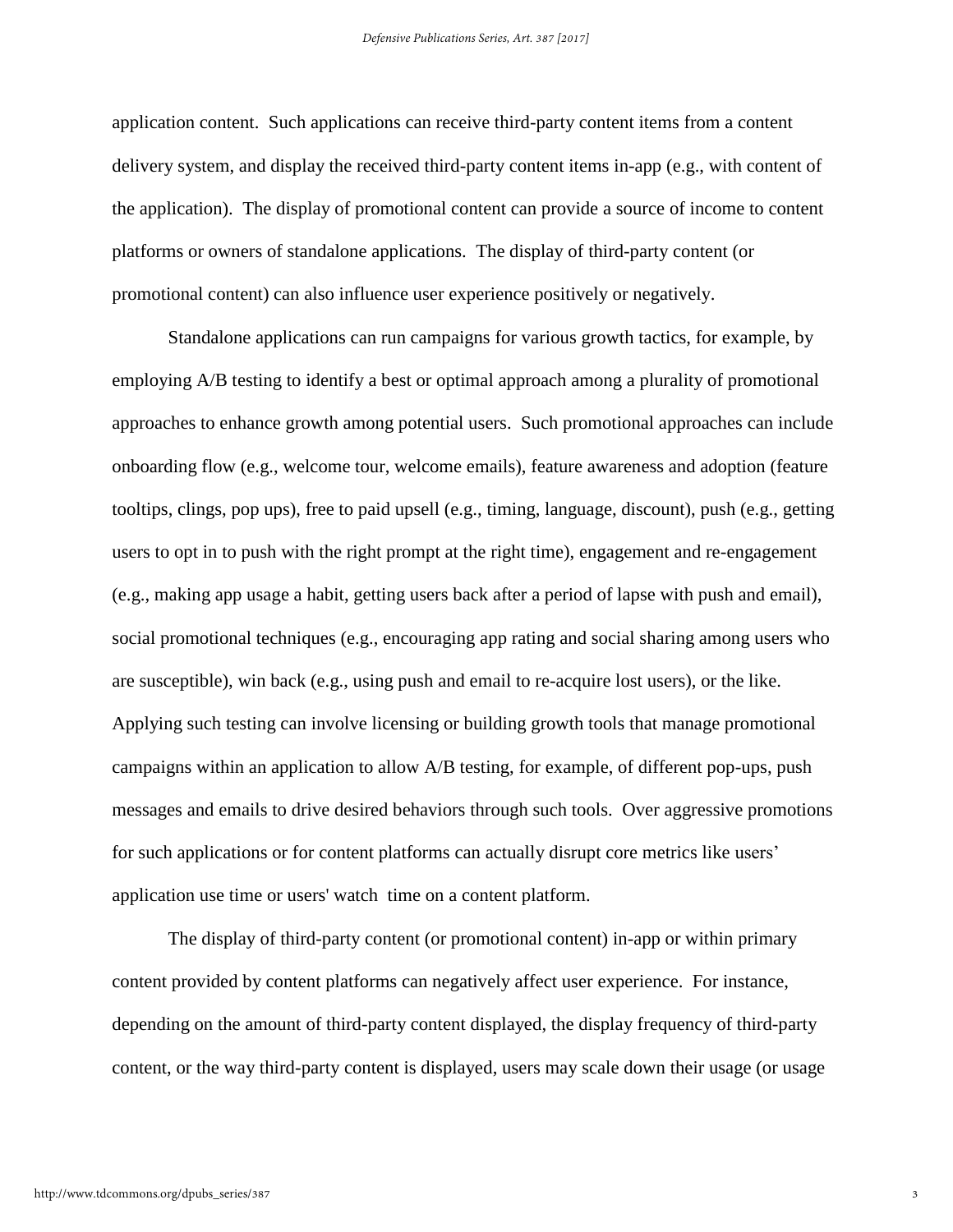time) of a given application or scale down their watch time of content on a given content platform. To avoid adverse impact on an application usage time or primary content watch time due to third-party content items, the effect of the displayed third-party content items on user experience, especially with regard to an application usage time or watch time associated with a content platform should be closely monitored. In particular, monitoring user experience with regard to a given application or a given content platform can allow for reducing the amount of third-party content delivered for display, disabling display of a given content item or content items associated with a given ad campaign, or adjusting one or more settings of an ad campaign.

Systems and methods described herein include a data processing system selecting a first group of client devices and a second group of client devices. The first and second groups include client devices installing a given application or accessing a given content platform (e.g., YouTube). The data processing system can set (or adjust) one or more settings parameters of an ad campaign such that content items (or a specific content item) of the ad campaign are provided for display to the second group of client devices but not to the first group of client devices. The data processing system can monitor one or more user experience metrics (e.g., application usage time, watch time associated with an application, a content platform, or the like) for both the first and second groups of client devices. By comparing user experience metrics associated with both groups, the data processing system can detect any negative effect on user experience due to display of third-party content to users of the second group, and take proper actions to alleviate or eliminate the cause of any degradation on user experience.

FIG. 1 show a block diagram of a computer environment 100 for providing third-party content for display in-app or with primary content associated with a content platform. The computer environment can include a third-party content server 102, a data processing system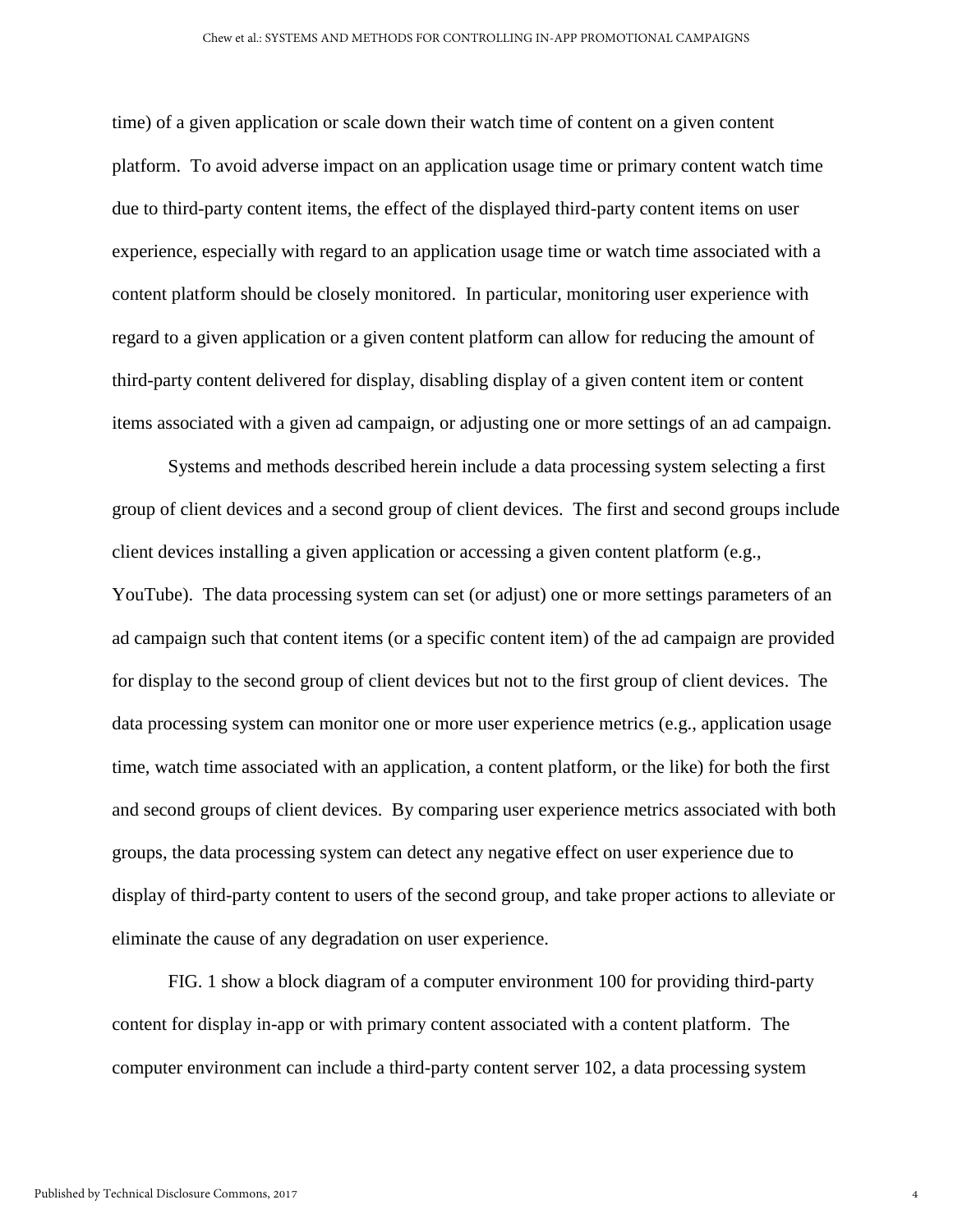104, a resource server 106, a client device 108, and a communications network 110. The thirdparty content server 102, the data processing system 104, the resource server 106, and the client device 108 can be communicatively coupled through the communications network 110. The data processing system 104 can include a user experience monitoring module 112 configured to identify a control group of client devices and an experiment group of client devices, and monitor one or more user experience metrics for client devices in both groups. The data processing system 104 can include a content delivery adjustment module 114 configured to adjust one or more settings parameters of an ad campaign responsive to detection of a degradation in user experience in the experiment group.

FIG. 2 shows a flow chart illustrating a method 200 performed by a data processing system to monitor and manage delivery of third-party content for display in-app or with content provided by a content platform. The method 200 can include the data processing system identifying (or selection) a control group and an experiment group of client devices (BLOCK 210), and setting (or adjusting) one or more parameters of an ad campaign so that a content item of the ad campaign is provided for display to client devices in the experiment group but not in the control group (BLOCK 220). The method 200 can include the data processing system monitoring one or more user experience metrics associated with an application or a content platform, where the content item is displayed, for the control group and the experiment group (BLOCK 230). The method 200 can include the data processing system comparing values of user experience metrics associated with the control group and the experiment group (BLOCK 240), and taking one or more actions responsive to detecting a degradation of user experience within the experiment group based on the comparison (BLOCK 250).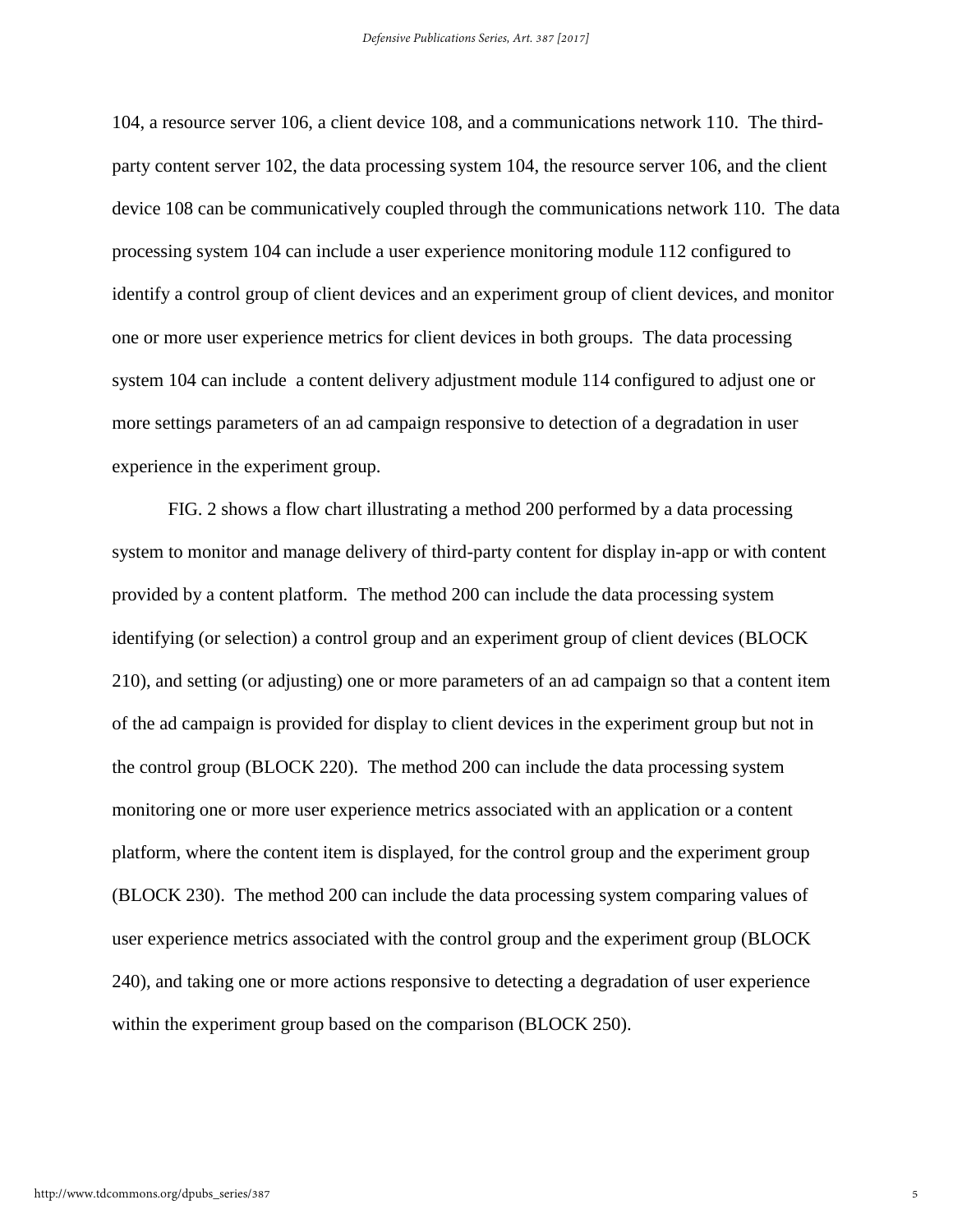The method 200 can include the data processing system identifying (or selection) a control group and an experiment group of client devices (BLOCK 210). The user experience monitoring module 112 can select the control group and the experiment group to include client devices installing a given application (e.g., a mobile application, gaming application, navigation application, etc.). The control group and the experiment group can include client devices subscribing to, or accessing, a given platform, such as a video streaming platform, an online gaming platform, or the like. The user experience monitoring module 112 can select or identify the client devices in each of the control group and the experiment group randomly. For example, the data processing system can select 2%, 3%, 5%, or some other portion of a plurality of client devices installing the application (or accessing or subscribing to) the content platform as the control group. The user experience monitoring module 112 can select the rest of the plurality of client devices as the experiment group. In selecting client devices in each group, the user experience monitoring module 112 can employ a mod function (or other function) on device IDs of the client devices.

The method 100 can include the data processing system 104 setting (or adjusting) one or more parameters of an ad campaign so that a content item of the ad campaign is provided for display to client devices in the experiment group but not in the control group (BLOCK 220). The user experience monitoring module 112 can, for example, employ some filtering features of the ad campaign to prevent delivering a specific content item, a specific subset of content items, or all content items of the ad campaign to client devices in the control group. The user experience monitoring module 112, however, can deliver the same content item, subset of content items, or all the content items of the ad campaign to client devices of the experiment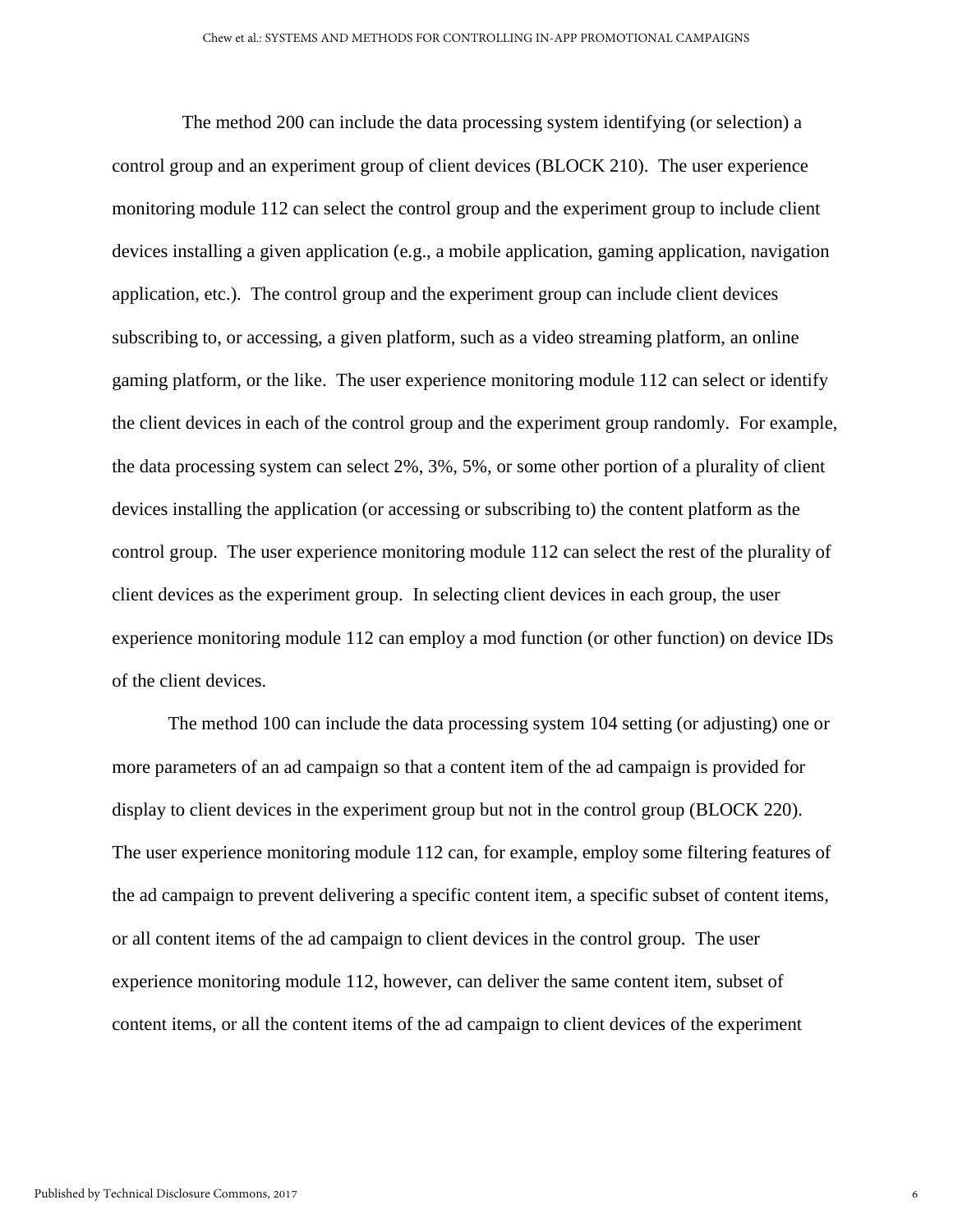group for presenting within the application or within a resource associated with the content platform.

The data processing system can monitor one or more user experience metrics associated with the application or the content platform, where the content item is displayed, for the control group and the experiment group (BLOCK 230). For example, the user experience monitoring module 112 can receive statistics from the client devices in the control group and the experiment group indicative of application usage time on separate client devices. Each application instance can include executable instructions that cause the hosting client device to report usage time of the application on that client devices on a regular basis (e.g., after each usage event, on a daily basis, or according to any other reporting pattern). With regard to the content platform, an SDK running on each client device (e.g., provided by the data processing system) can cause that client device to report watch time data associated with the content platform (e.g., data indicative of the amount of time the client device has been playing, replaying, or interacting with content provided on the content platform).

The data processing system 104 can compare values of user experience metrics associated with the control group and the experiment group (BLOCK 240). The user experience monitoring module 112 can compute an aggregate user experience metric for each of the control group and the experiment groups. For example, the user experience monitoring module 112 can compute a sum or an average of application usage time (or content platform watch time) within a given time period for each group. The user experience monitoring module 112 can then compare the sum or average value associated with the control group with the sum or average value associated with the experiment group. The user experience monitoring module 112 can have access to data indicative of ads of the ad campaign provided for display on the client devices of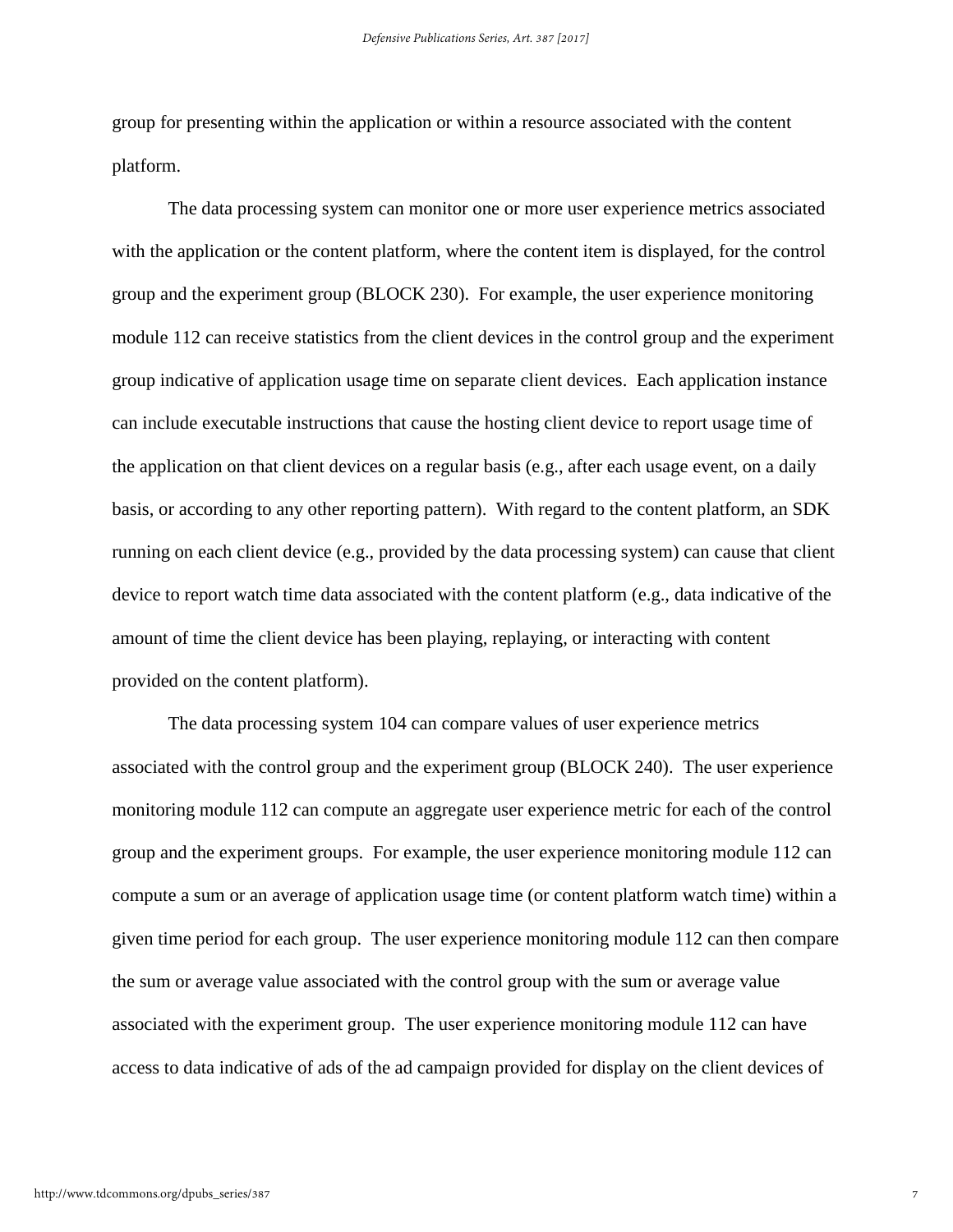the experiment group. The user experience monitoring module 112 can calculate a confidence interval based on the percentage difference between the sum or average value (e.g., for watch time or application usage time) associated with the control group and that associated with the experiment group. If the difference exceeds a specified threshold, the data processing can automatically interpret such difference as indicative of user experience degradation.

Responsive to detecting a degradation of user experience within the experiment group based on the comparison, the data processing system 104 can take one or more actions or trigger one or more events (BLOCK 250). The content delivery adjustment module 114 may disable serving the specific content item, the subset of content items, or all content items (e.g., ads or promotions) within the application or the content platform to the client devices in the experiment group. The content delivery adjustment module 114 may disable serving of one or more content items of the ad campaign that were recently served. The content delivery adjustment module 114 may adjust one or more settings of the ad campaign to reduce the frequency of serving one or more content items. The content delivery adjustment module 114 may send an alert message to the third-party content provider associated with the ad campaign indicating the degradation in user experience.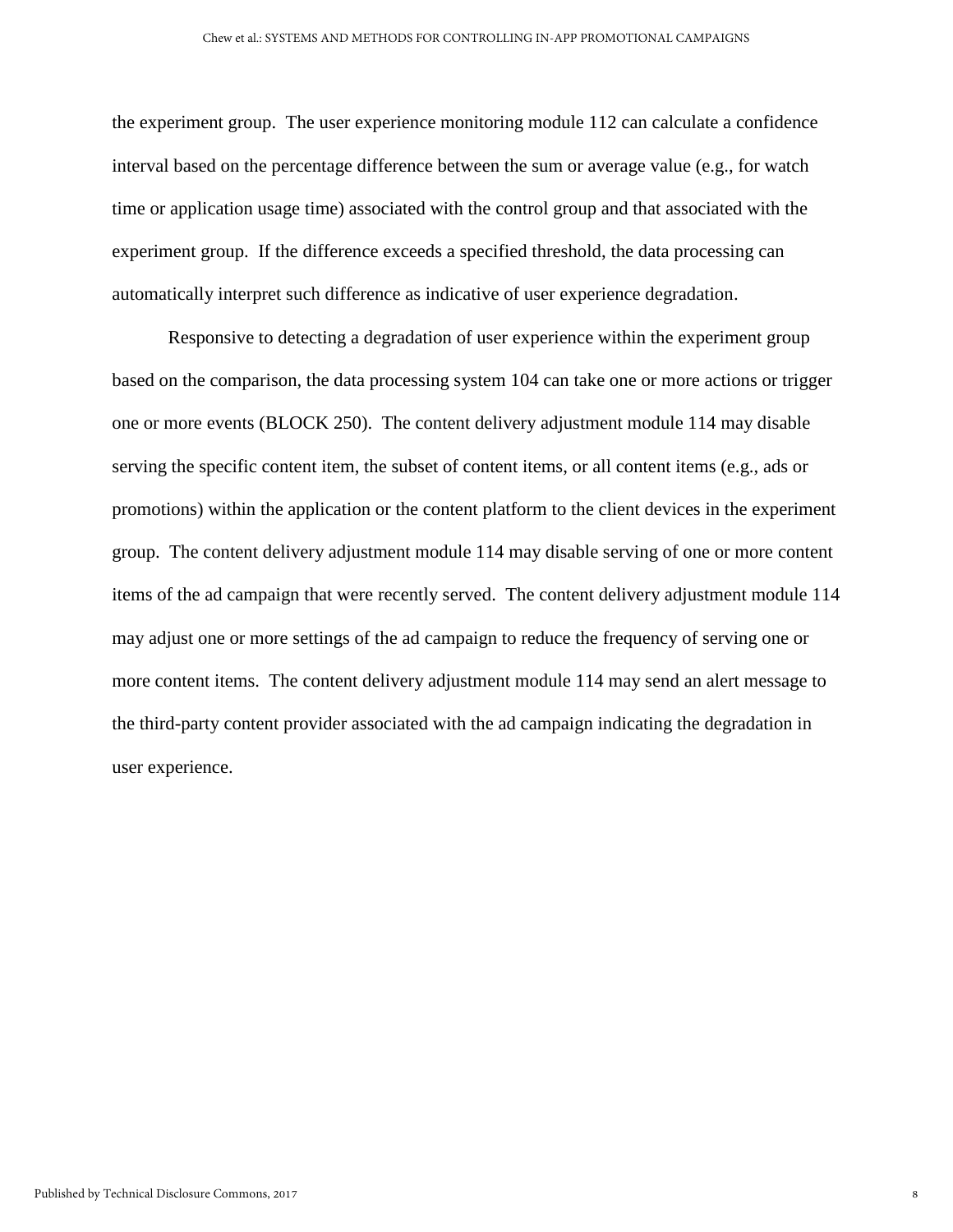

FIG. 1